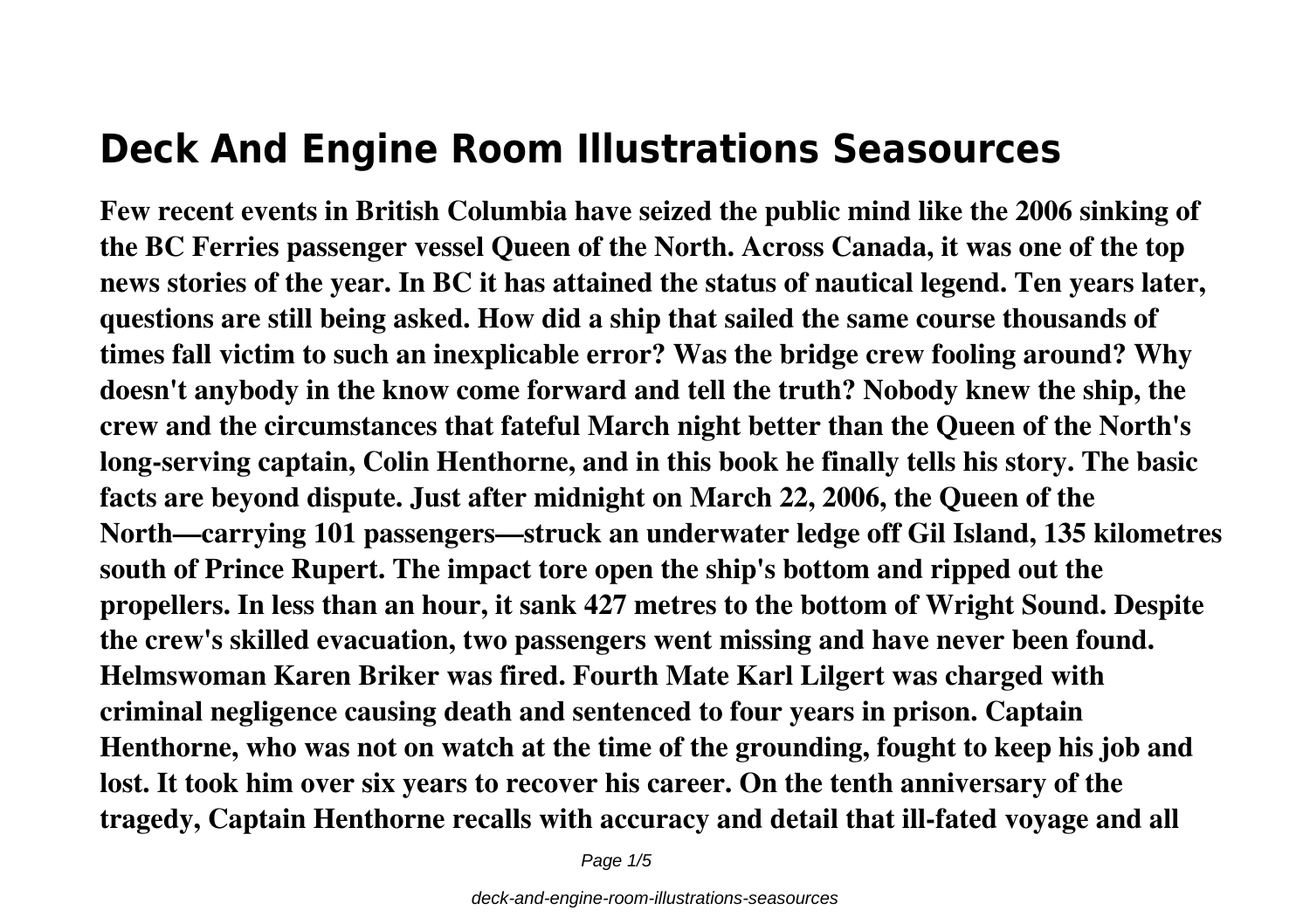**its terrible repercussions. The Queen of the North Disaster: The Captain's Story dispels rumours about what really happened that night, revealing a fascinating inside look at a modern marine disaster.**

**A Treatise on Ships' Anchors ... With numerous illustrations**

**Iron Ship-building with Pratical Illustrations by John Grantham**

**The Illustrated American**

## **Iron Ship-building: with practical illustrations (in twenty-four plates). Practical Shipbuilding**

Includes section "Royal Automobile Club news" from Mar. 1915-Dec. 1928. Illustrated London News

**MotorBoating** 

The Captain's Story

"The" Illustrated London News

Shipbuilding & Shipping Record

USS Iowa (BB-61) was the lead ship in one of the most famous classes of battleships ever commissioned into the US Navy. Transferred to the Pacific Fleet in 1944, the Iowa first fired her guns in anger in the Marshall Islands campaign, and sunk her first enemy ship, the Katori. The Iowa went on to serve across a number of pivotal Pacific War campaigns, including at the battles of the Philippine Sea and Leyte Gulf. The ship ended the war spending several months bombarding the Japanese Home Islands before the surrender in August 1945. After taking part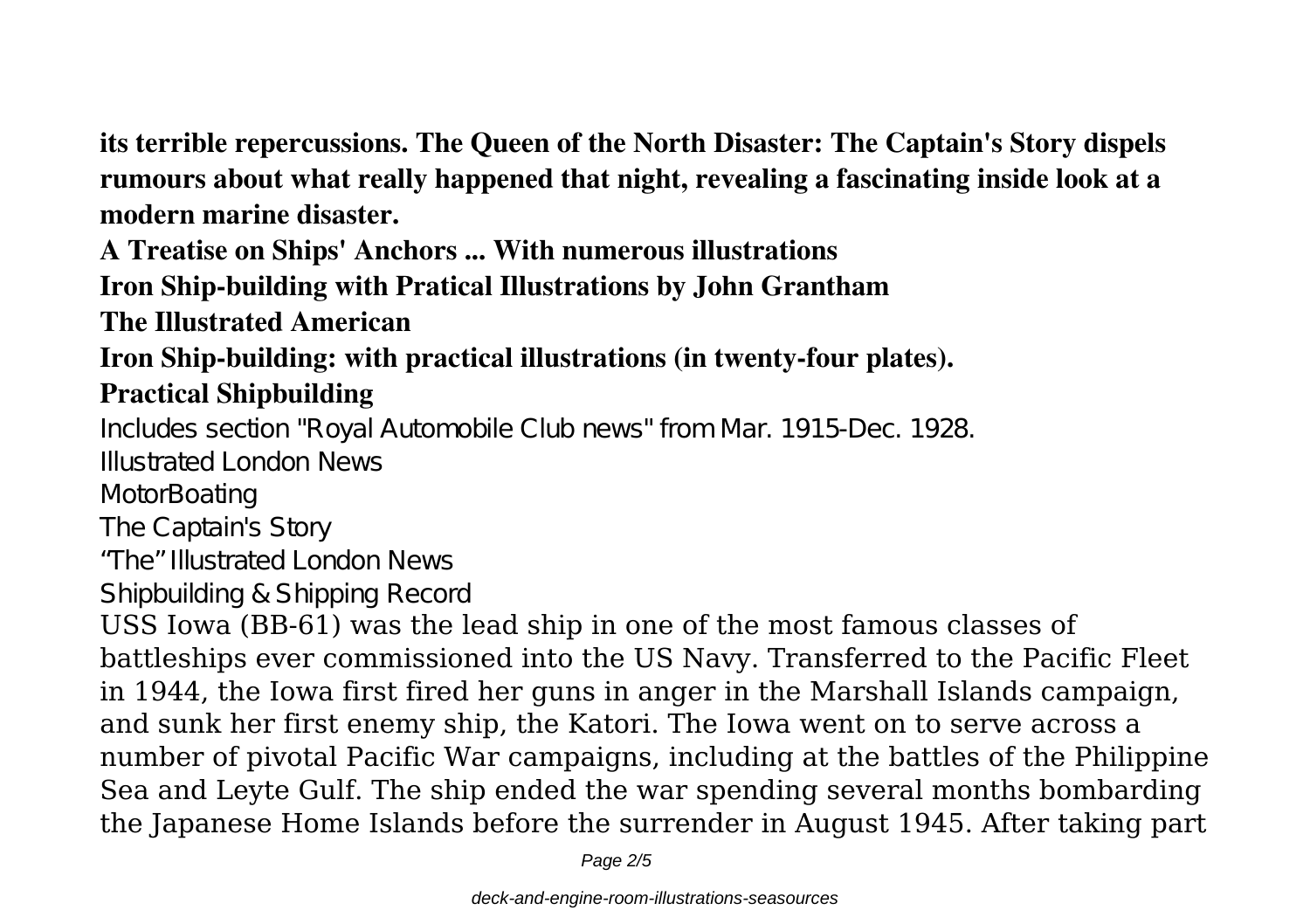in the Korea War, the Iowa was decommissioned in 1958, before being briefly reactivated in the 1980s as part of President Reagan's 600-Ship Navy Plan. After being decommissioned a second and final time in 1990, the Iowa is now a museum ship in Los Angeles. This new addition to the Anatomy of the Ship series is illustrated with contemporary photographs, scaled plans of the ship and hundreds of superb 3D illustrations which bring every detail of this historic battleship to life.

The Queen of the North Disaster

Canadian Railway and Marine World

Regulations Interpreting Laws Relating to Admeasurement of Vessels, Together with the Laws of United States and the Suez Canal Regulations

Regulations Interpreting Laws Relating to Admeasurement of Vessels, Together with the Said Laws of United States, the Suez Canal Regulations, and the Panama Canal Rules

Rudimentary Treatise on the Art of Painting on Glass, Or Glass-staining The technical details of British warships were recorded in a set of plans produced by the builders on completion of every ship. Known as the 'as fitted' general arrangements, these drawings represented the exact appearance and fitting of the ship as it entered service. Intended to provide a permanent reference for the Admiralty and the dockyards, these highly detailed plans were drawn with exquisite skill in multi-coloured inks and washes that represent the acme of the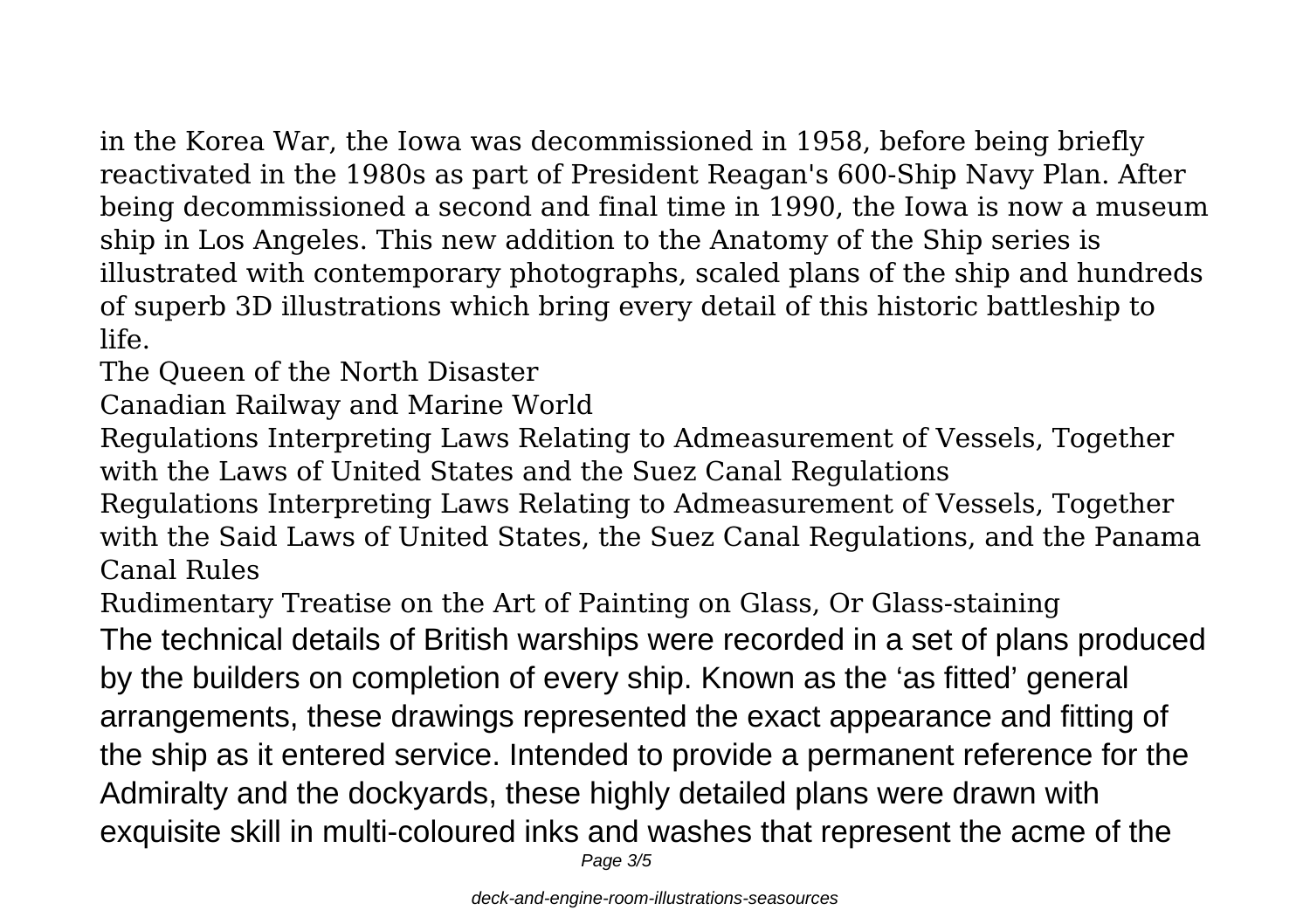draughtsman's art. Today they form part of the incomparable collection of the National Maritime Museum at Greenwich, which is using the latest scanning technology to make digital copies of the highest quality. This book is one of a series based entirely on these draughts which depict famous warships in an unprecedented degree of detail – complete sets in full colour, with many closeups and enlargements that make every aspect clear and comprehensible. Extensive captions point the reader to important features to be found in the plans, and an introduction covers the background to the design. This volume is devoted to the sloops of the Black Swan class and its improved derivatives, widely regarded as the 'Rolls-Royce' of Second World War convoy escorts. Heavily armed and superbly equipped for their role, they were among the most effective anti-submarine ships of the battle in the Atlantic. The design was gradually improved and this book uses plans of four selected ships to chart that development. These comprise: Black Swan as built; Flamingo as modified later; \_Starling\_, the single most successful U-boat hunter of the war, as in 1943; and \_Amethyst\_, as refitted after her clash with Chinese communists on the Yangtze in 1949.

A Treatise on the Structural Design and Building of Modern Steel Vessels; the Work of Construction, from the Making of the Raw Material to the Equipped Page 4/5